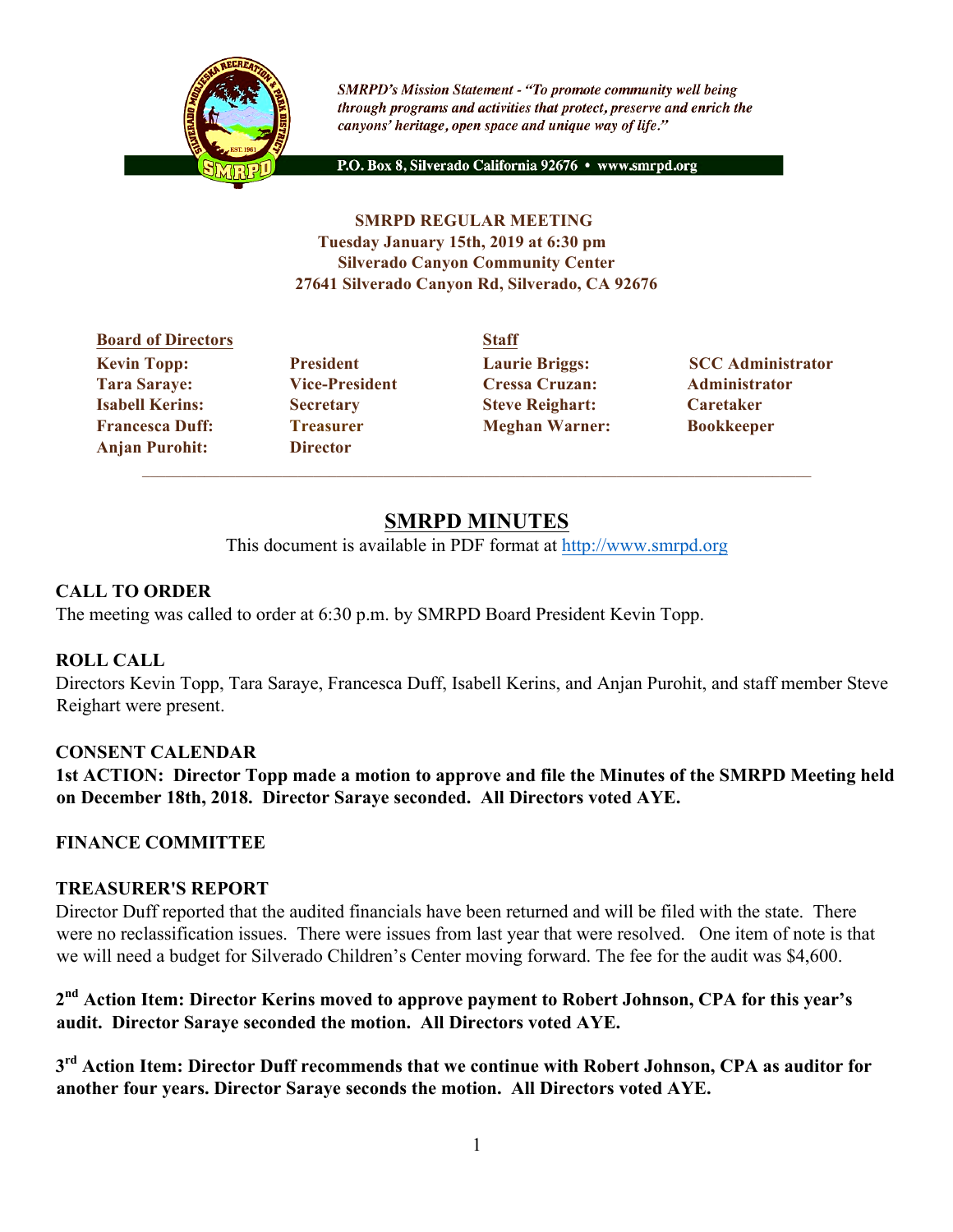Director Duff reported on December's income and expenses for SMRPD, as well as the income and expenses of the Silverado Children's Center (SCC).

SMRPD posted revenue of \$4,700, resulting in a YTD loss of \$51,770 driven by construction improvements. The auditors agreed construction should be classified to Deferred Maintenance. Director Duff indicated that she has received an email from the County regarding funds received from pass-throughs and amounts will vary and may be revised. They estimate around \$60,000, however these revenue streams may fluctuate. There is currently an operating budget of \$148,000 and \$19,851 in county accounts.

Director Duff to schedule a date to meet at BofA to add new and remove old board members.

Director Topp reported that George Hills is the underwriter for the insurance claim, which we have received a check for \$42,023.95 as full-payment for the loss of the stage.

## **4th Action Item: Director Duff moves to approve the financials as reported, Director Saraye seconds the motion. All Directors vote AYE.**

Director Duff reported Silverado Children's Center (SCC) shows a loss for December of \$4,905. This was due to a mistake by Paychex, the payroll provider for SCC, in an over-payment for the Director's salary. The Director will be paying back through payroll. She owes \$1,021 to date. She did not receive a paycheck this period. With this correction SCC shows a loss of \$1,800.

#### **5th Action Item: Director Duff motions to approve the financials for the SCC with corrections, Director Topp seconded the motion. All Directors voted AYE.**

Director Duff indicated that bi-annual payment for Capri is due in the amount of \$3,703.50.

## **6th Action Item: Director Kerins moves to pay Capri, Director Duff seconds motion. All Directors voted AYE.**

## **OTHER DISTRICT BUSINESS**

No facilities requests were made.

The Canyon History Committee request for use of Modjeska Community Center was tabled for the next meeting in order to allow Directors an opportunity to tour the site and meet with the committee.

7<sup>th</sup> Action Item: Adhoc committee for the Santiago 250<sup>th</sup> Year Anniversary was formed. Director Kerins **to oversee and work together with other canyon stakeholders such as Santiago Retreat Center, OC Parks, St. Michael's Abbey, ICL, etc. Motion made by Director Topp, seconded by Director Duff. All Directors voted AYE.**

**8th Action Committee: Adhoc committee for a "Time Capsule" was formed. Director Purohit to oversee collection, ideas, location, etc. with assistance from Directors Saraye and Duff. Motion made by Director Topp, seconded by Director Duff. All Directors voted AYE.** Director Kerins suggested this is included in the Santiago 250<sup>th</sup> Year Anniversary event.

Director Topp shared the Calendar of upcoming events. They will be posted on the website. Director Topp shared the following: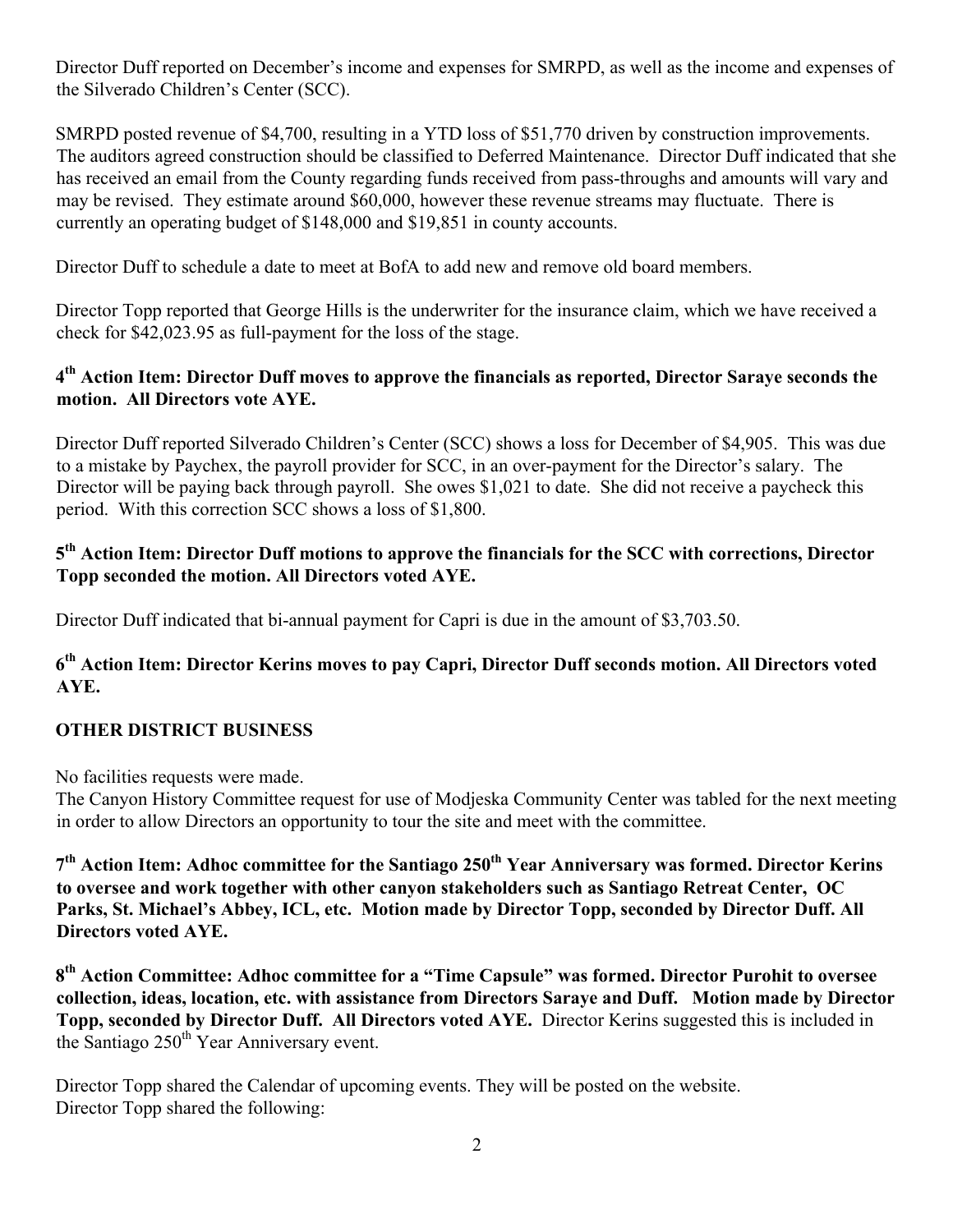- There are currently 620 addresses on E-blast
- There are currently 831 friends on Facebook

• Director Kerins to work on Candidates Forum for the 3<sup>rd</sup> District Supervisor for the Special Election to be held on March 12<sup>th</sup>, 2019.

Director Saraye brought up notice from OC Waste Management. We must determine if the mandatory commercial recycling bin is required for both locations. Steve Reighard will research and report back.

## **SILVERADO CHILDREN'S CENTER (SCC) OVERSIGHT COMMITTE**

Director Saraye reported that there are seven new children and that the staffing situation has stabilized. Staffing may need increasing depending on wait list. One of the teachers would like to start a TK program.

There is a fundraiser this Friday, January 18<sup>th</sup>. Director Saraye stated tickets can be purchased on-line and all proceeds will benefit the children's center. Another fundraiser is scheduled for March.

Custodian costs increased from \$30/day to \$50/day.

The Chili Cook-off committee will be meeting January  $24<sup>th</sup>$  at 5:30 at the SCC.

There was a donation to SCC from Deandra Jay for \$250.

## **FACILITIES/SAFETY/MAINTENANCE COMMITTEE**

Director Topp stated there was no meeting and that one will be scheduled in the next couple of weeks.

## **RECREATION COMMITTEE**

Director Topp stated we are half way into programing and are on-track for same income as last year. He anticipates \$20,000 for the year. He also foresees increase in weddings and an uptick in concert income.

## **FUNDRAISING COMMITTEE**

Director Topp indicated that the Flea Market is coming up, as is the Chili Cook-off.

## **WEBSITE COMMITTEE**

Director Topp will send an E-Blast promoting the wedding program when Cressa Cruzan returns from vacation in February.

## **OPEN SPACE AND TRAILS COMMITTEE**

Director Purohit asked the board if past committee chairs have attended the OC Park meetings and was told yes they had. He will attend the upcoming meetings on 1/31 and 2/7.

Discussed creating a Riviera clean sweep together with Earth Day as a way to thank the Abbey for the use of this site. Director Purohit to oversee together with Director Topp. They will research and report back.

Director Purohit to research how much of Modjeska Park is used versus owned. Will work together with Director Topp and report back. Director Topp shared maps showing ownership and neighboring parcels of Modjeska park and what is currently being utilized.

## **PUBLIC COMMENTS**